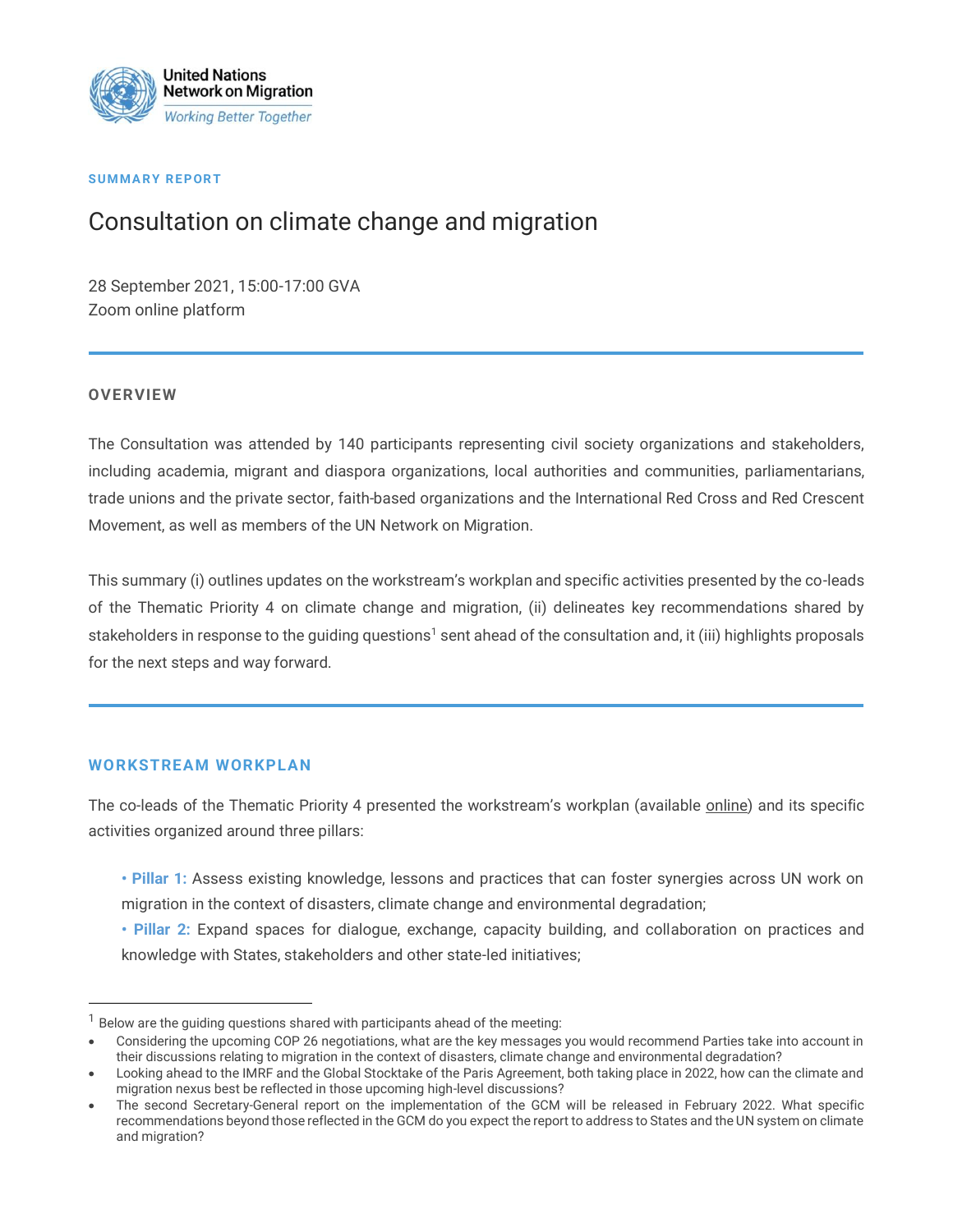**• Pillar 3:** Develop joint advocacy and messaging on migration in the context of disasters, climate change and environmental degradation to help advance the implementation of GCM Objectives 2, 5 and 7, and the recommendations of the UNFCCC TFD, building on the Network's existing work.

## **MESSAGES AND SOCIAL MEDIA CAMPAIGN AHEAD OF COP26: KEY RECOMMENDATIONS FROM STAKEHOLDERS**

- The workstream recently developed a list of key messages (available [here](https://eur02.safelinks.protection.outlook.com/?url=https%3A%2F%2Fmigrationnetwork.us19.list-manage.com%2Ftrack%2Fclick%3Fu%3D91a1d870ca31df83b2b697cf6%26id%3D8633c5684c%26e%3D23b75969a3&data=04%7C01%7Cadefrain%40iom.int%7Ce500012bb0874a72646308d9829beca2%7C1588262d23fb43b4bd6ebce49c8e6186%7C1%7C0%7C637684429847714219%7CUnknown%7CTWFpbGZsb3d8eyJWIjoiMC4wLjAwMDAiLCJQIjoiV2luMzIiLCJBTiI6Ik1haWwiLCJXVCI6Mn0%3D%7C1000&sdata=RZOFDtCR6QrejSA2oLurLkwDtFABGw8y5F7k0BRFx%2BI%3D&reserved=0)) to share with Parties in the upcoming COP 26 negotiations.
- This consultation was an opportunity for the workstream's co-leads to discuss with civil society organizations and stakeholders on the future and ongoing priorities of Thematic Priority 4 and on the key messages they recommend the Network to focus on ahead of the COP26. Based on the inputs received during this consultation and provided by the Executive Committee, the Network will draft a public statement and launch a social media campaign.
- Participants emphasized the need to meaningfully engage a broad range of stakeholders and civil society organizations, to provide relevant platforms as well as proper translation (in other languages than English, French and Spanish) in order to ensure that the voice of the most affected by climate change is included in the conversations.
- Stakeholders called upon governments to develop safe migration pathways and ensure that human mobility is integrated into climate adaptation and disaster risk reduction (DRR) plans. They stressed the importance of building upon existing instruments such as the Nansen Initiative's Protection Agenda.
- Stakeholders underscored the significant role that migrant workers and their communities can play in driving climate change solutions and on the need to ensure that climate change adaptation planning and practices are developed in the long-term, and that migrants can access to decent work and exercise their rights under international labor law.
- − Participants underlined the need to call on governments to enhance their ambition on adaptation and to redouble efforts on financial support to develop and implement national adaptation plans.
- Stakeholders also stressed the importance for governments to include the inextricable link between health, migration and, climate change in the services provided to migrants. They emphasized that further search on the nexus migration-health-climate change should be conducted.
- Stakeholders urged governments to be bold, to adopt adaptation and resilience strategies and develop new instruments to protect people displaced by climate-change related disasters, in particular those from Small Island Developing States, those most at risk. They also reiterated that more data and research on the climate change and migration nexus and on the implications for impacted communities are needed, as well as capacity-building trainings so that the affected populations can be empowered, have a seat at the table and participate in the negotiations.